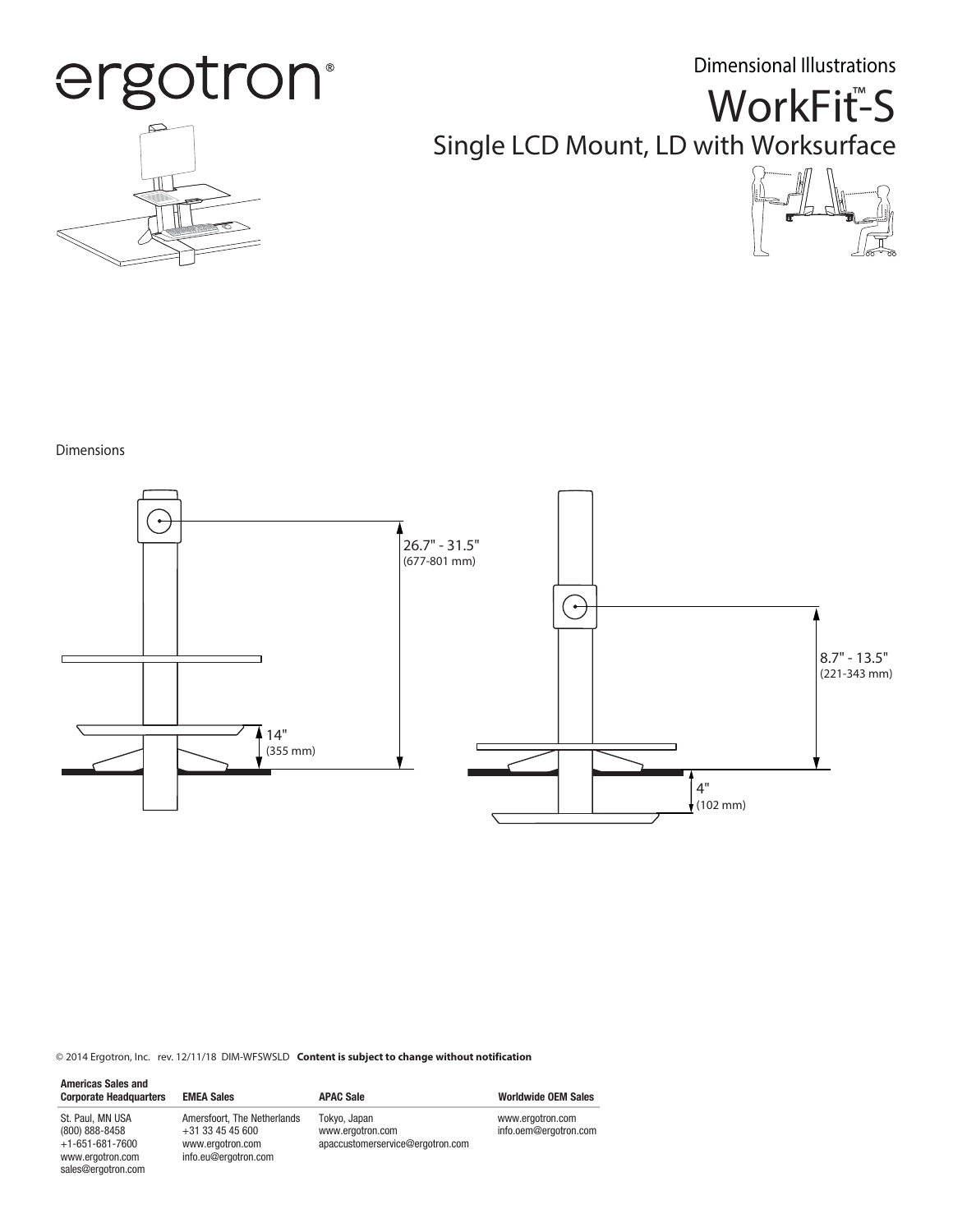

© 2014 Ergotron, Inc. rev. 12/11/18 DIM-WFSWSLD **Content is subject to change without notification**

sales@ergotron.com

4" (101 mm)

| <b>Americas Sales and</b><br><b>Corporate Headquarters</b>                  | <b>EMEA Sales</b>                                                                           | <b>APAC Sale</b>                                                     | <b>Worldwide OEM Sales</b>                |
|-----------------------------------------------------------------------------|---------------------------------------------------------------------------------------------|----------------------------------------------------------------------|-------------------------------------------|
| St. Paul. MN USA<br>(800) 888-8458<br>$+1-651-681-7600$<br>www.ergotron.com | Amersfoort. The Netherlands<br>+31 33 45 45 600<br>www.ergotron.com<br>info.eu@ergotron.com | Tokyo, Japan<br>www.ergotron.com<br>apaccustomerservice@ergotron.com | www.ergotron.com<br>info.oem@ergotron.com |

3.5" (89 mm)

14" (355 mm)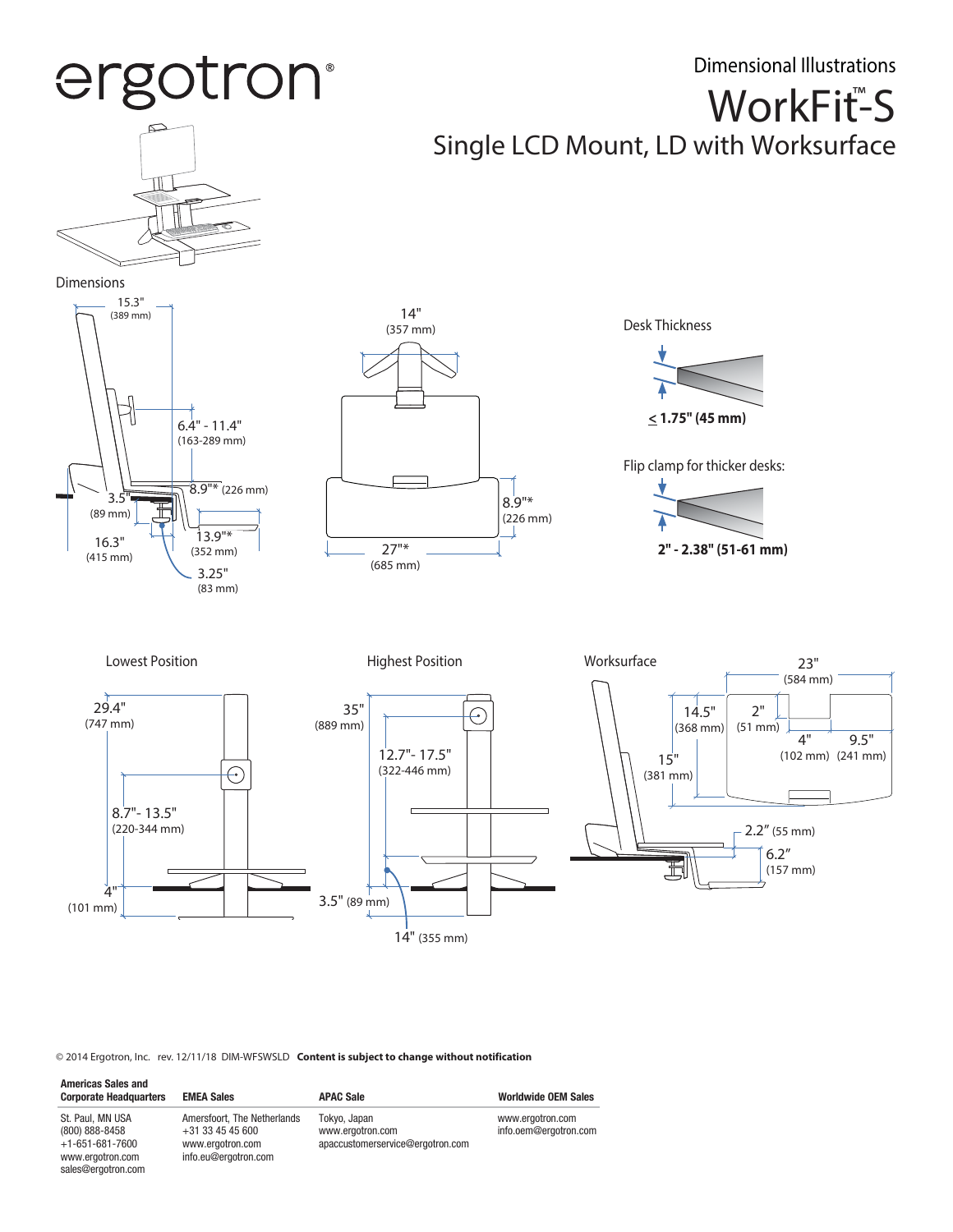ergotron®

## WorkFit<sup>™</sup>S Single LCD Mount, LD with Worksurface Dimensional Illustrations



### Range of Motion













rotation stop screw can be installed for 0˚ rotation.

Weight Capacity

www.ergotron.com sales@ergotron.com



info.eu@ergotron.com

© 2014 Ergotron, Inc. rev. 12/11/18 DIM-WFSWSLD **Content is subject to change without notification**

| <b>Americas Sales and</b><br><b>Corporate Headquarters</b> | <b>EMEA Sales</b>                                 | <b>APAC Sale</b>                 | <b>Worldwide OEM Sales</b>                |
|------------------------------------------------------------|---------------------------------------------------|----------------------------------|-------------------------------------------|
| St. Paul. MN USA<br>(800) 888-8458                         | Amersfoort. The Netherlands<br>$+31$ 33 45 45 600 | Tokvo, Japan<br>www.ergotron.com | www.ergotron.com<br>info.oem@ergotron.com |
| $+1-651-681-7600$                                          | www.ergotron.com                                  | apaccustomerservice@ergotron.com |                                           |